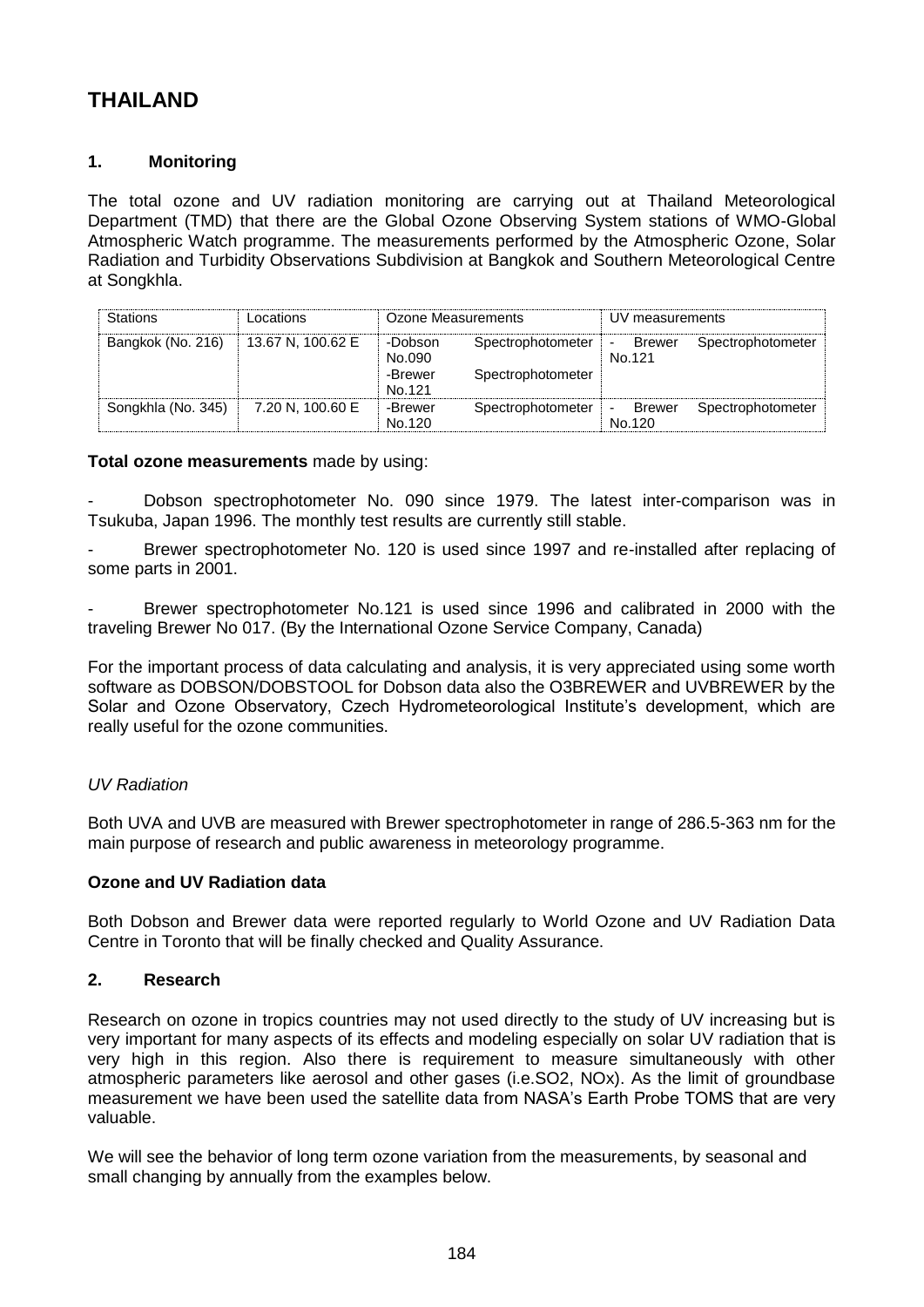

#### **UV Radiation**

UV index forecasting were initiated by TMD and presented as a daily public service at the website httt://www.tmd.go.th/ozone/uv index.htm, mainly in summer season for 4 parts of Thailand.

UV index calculation is operated under the STAR model (credit to Dr.Harry Schwander and others) by using total ozone data from groundbase measurements and TOMS's data for the other sites of the country; aerosol optical depth at 550 nm is also needed. The study shows that UV index levels are high – to very high at noon on clear sky throughout a year the examples are shown as follow.



Mostly of public information related to ozone and UV radiation are distributed in form of publications, radio programme and Internet.

Ozone and UV radiation as well as its effects to Thai people's health and environments are interested and still involving to many national researches in several medical and education institutes.